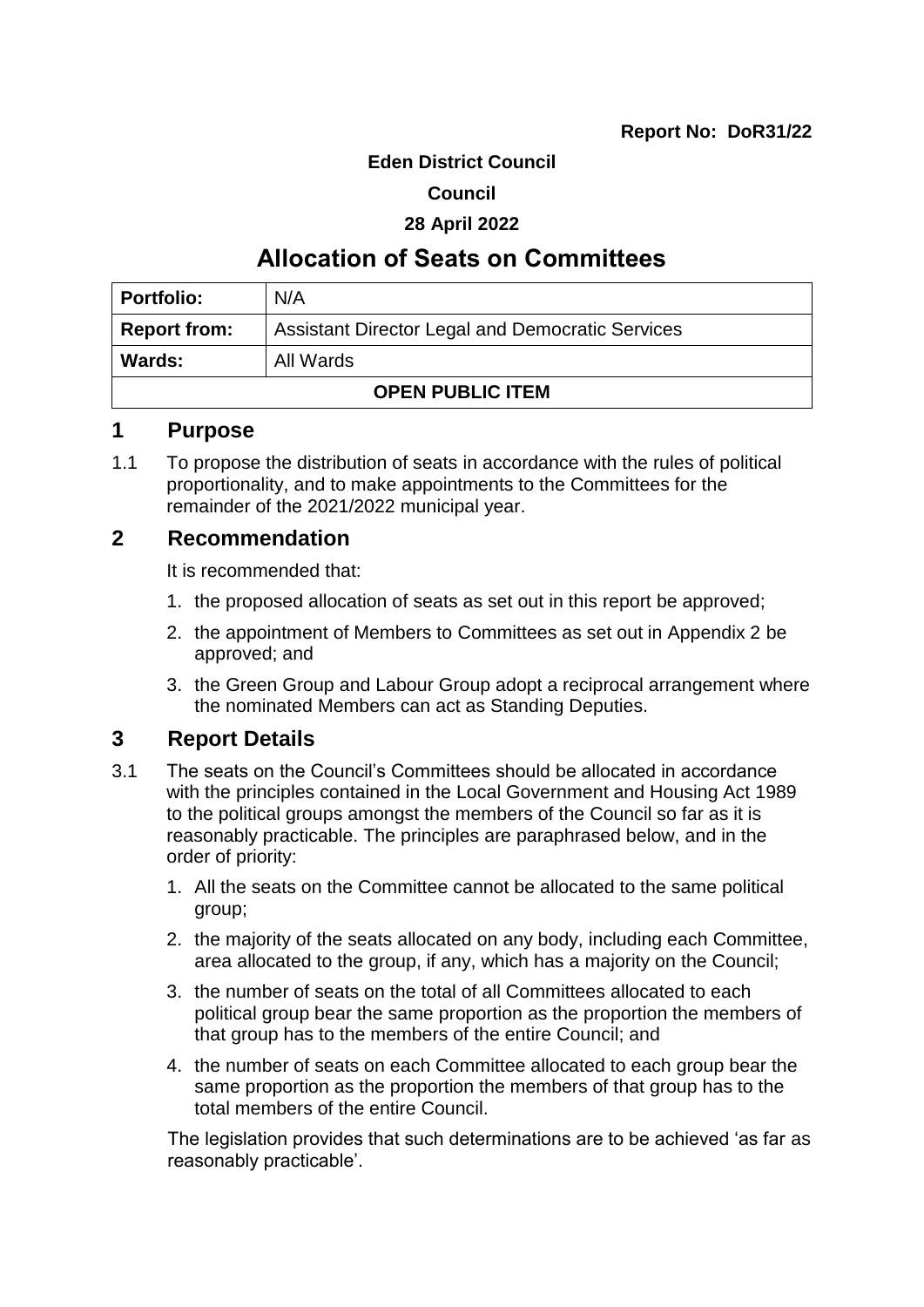3.2 As a result of the resignation of Councillor Martin from the Conservative Party in February 2022, the political balance of the Council is required to be reconsidered. The number of Conservative Group Members have decreased by one, whilst the number of Independent Members has increased by one. The Council membership is as follows:

| <b>Group</b>                  | <b>Members</b> |
|-------------------------------|----------------|
| <b>Conservative Group</b>     | 12             |
| <b>Independent Group</b>      | 5              |
| Independent Alliance Group    | 5              |
| <b>Liberal Democrat Group</b> | 12             |
| Labour Group                  | $\overline{2}$ |
| <b>Green Group</b>            | $\overline{2}$ |
| <b>Total</b>                  | 38             |

No one single party has a majority.

- 3.3 There are sixty seats across the six Council Committees. For the purpose of calculating political proportionality, a political group should consist of two or more members. This means that the Labour and Green Groups, with two members each, are considered a political group in terms of calculating the allocation of seats. For the purposes of political balance, the Cabinet does not count as seats to be allocated.
- 3.4 At the Council meeting held at 25 November 2021 a report (G39/21) was submitted that set out the allocation of seats based on negotiations with the various group leaders. This allocation was agreed by Council as the best reflection of political proportionality at the time as far as reasonably practicable.
- 3.5 Discussions have taken place with the affected group leaders following Councillor Martin moving from the Conservative Group to the Independent Group with regard to the best option to reflect the change in political proportionality.
- 3.6 The proposed allocation of seats to Committees is as follows: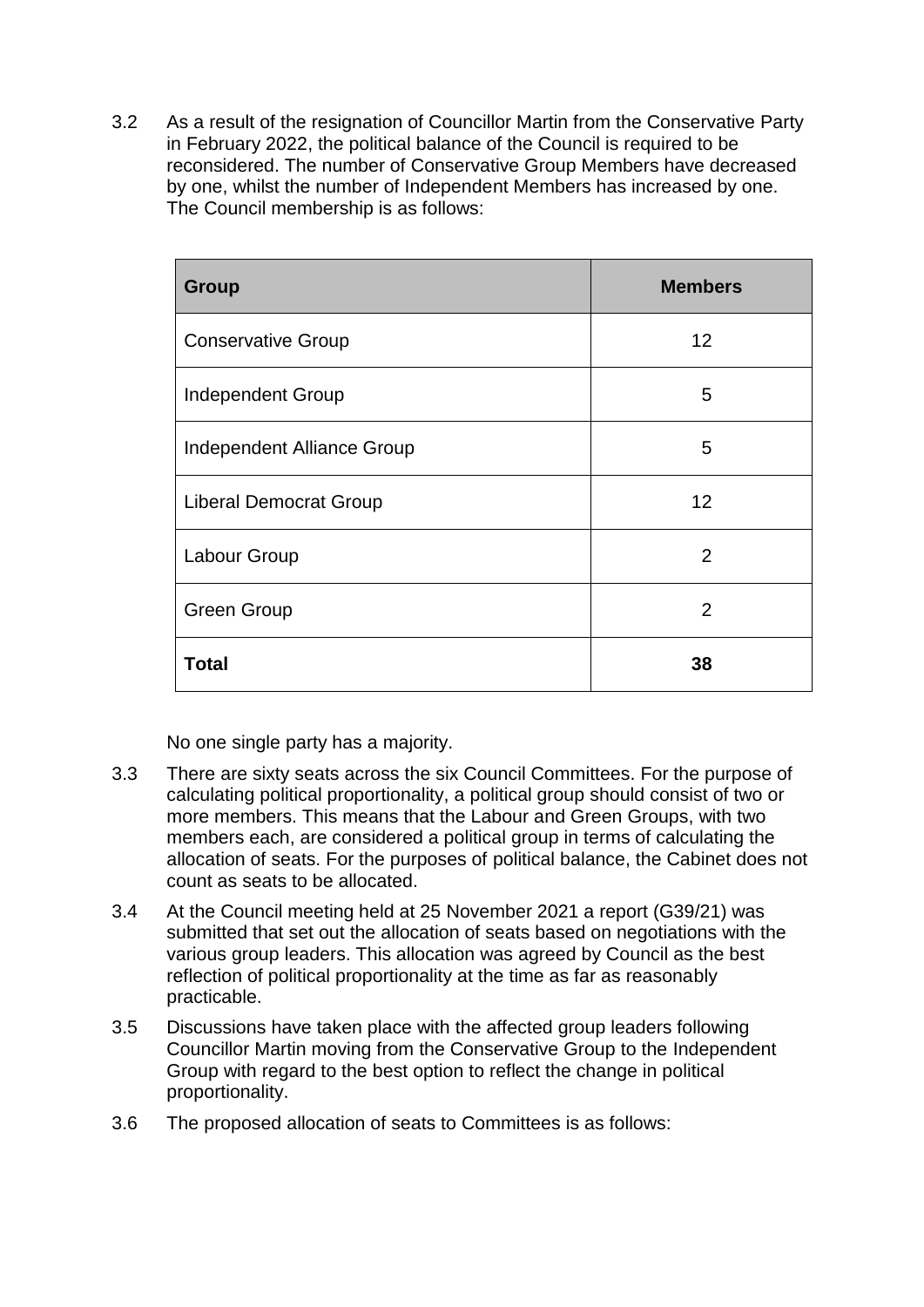| <b>Group</b>                  | Proposed number of seats |
|-------------------------------|--------------------------|
| <b>Conservative Group</b>     | 19                       |
| <b>Independent Group</b>      | 8                        |
| Independent Alliance Group    | 8                        |
| <b>Liberal Democrat Group</b> | 19                       |
| Labour Group                  | 3                        |
| <b>Green Group</b>            | 3                        |
| <b>Total</b>                  | 60                       |

- 3.7 Due to the nature of the rounding it is not possible to fully calculate membership for groups and Committees. To balance it requires the Independent and Independent Alliance Groups to each take two additional seats - one seat on either Accounts and Governance Committee, Human Resources and Appeals Committee, Planning Committee or Finance Scrutiny Committee. Through consultation with group leaders it was decided that the Independent Group would take their seats on Planning Committee and Finance Scrutiny Committee, and the Independent Alliance take their two seats on Human Resources and Appeals Committee and Accounts and Governance Committee. The appointment of Members to these Committees is set out in Appendix 2.
- 3.8 In order to aid clarity and transparency, Appendix 1 sets out how the numbers are calculated in relation to the principles of the Local Government and Housing Act 1989. This also highlights the change in number of seats that impacts the Conservative Group and Independent Group.
- 3.9 At the Annual Council meeting on 27 May 2021 it was proposed and approved that the Green and Labour Groups adopt a reciprocal arrangement whereby nominated members can act as Standing Deputies for either group. This accommodates the practical limitations associated with having a group comprising two members, where one member sits on the Cabinet. This is once again recommended in this report.
- 3.10 The reason for this report is to allow the Conservative Group and Independent Group to make changes with regards to their membership of all formal Committees of the Council.

# **4 Policy Framework**

- 4.1 The Council has four corporate priorities which are:
	- Sustainable: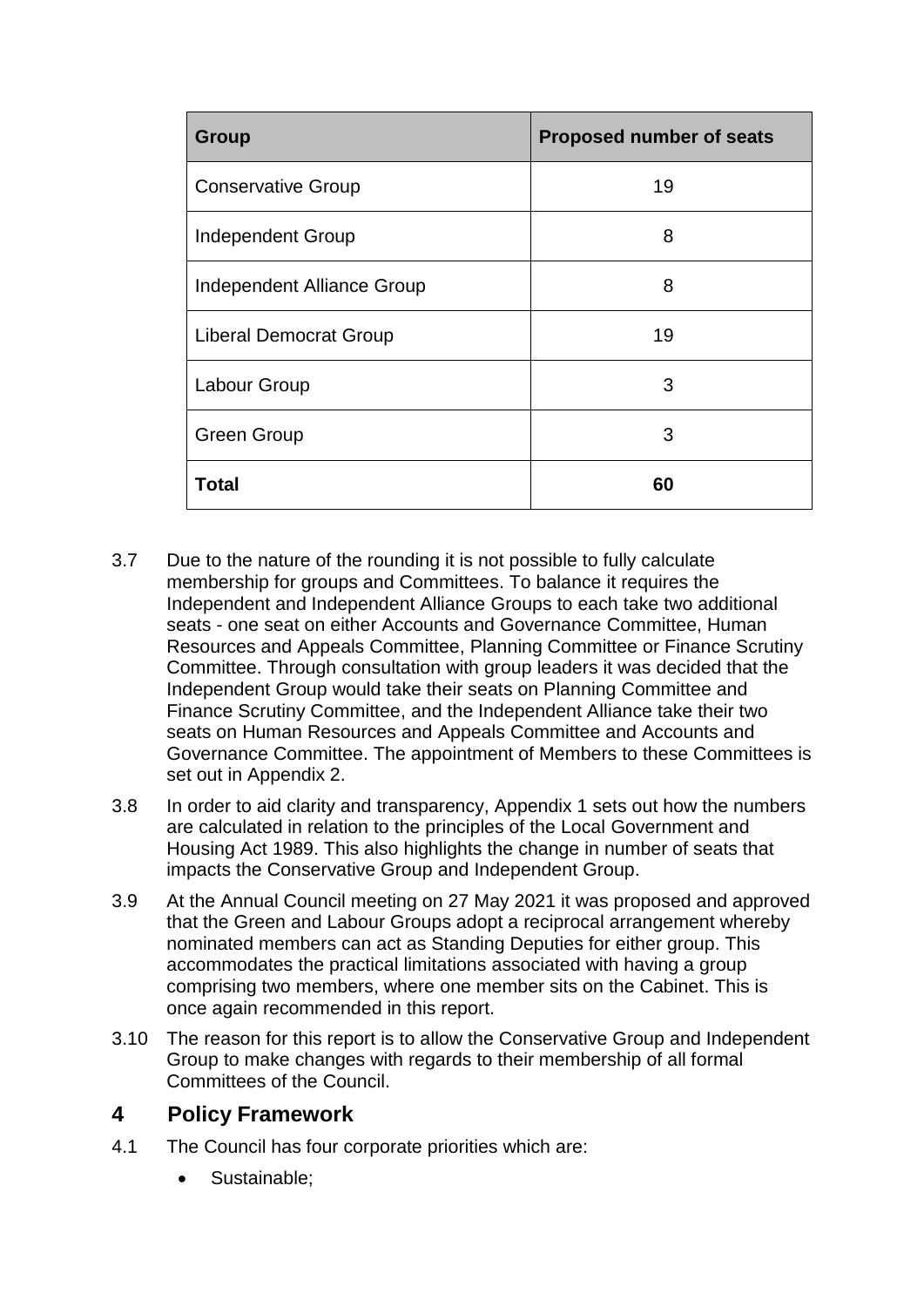- Healthy, safe and secure;
- Connected: and
- **Creative**
- 4.2 This report meets the sustainable corporate priority.

# **5 Consultation**

5.1 Affected Group Leaders have been contacted regarding any alterations to their allocation of seats, and have been asked to provide the names of members that they wish to nominate to sit on the Council's Committees. This is set out in Appendix 2. Any further changes will be reported to Council.

# **6 Implications**

#### **6.1 Financial and Resources**

6.1.1 Any decision to reduce or increase resources or alternatively increase income must be made within the context of the Council's stated priorities, as set out in its Council Plan 2019-2023 as agreed at Council on 7 November 2019.

There are no proposals in this report that would reduce or increase resources.

## **6.2 Legal**

- 6.2.1 Section 15 of the Local Government and Housing Act 1989 places a duty on the Council to review the representation of political groups on its Committees where the members of the Committee are split into different political groups.
- 6.2.2 The Act requires that the Council should allocate seats on Committees in accordance with the principles laid out in the Act. These principles are reproduced in paragraph 3.1 of this report.
- 6.2.3 Once political group allocations have been determined, it is the duty of the Council to exercise the power to make appointments to Committees to give effect to the nominations of the political groups concerned. This political requirement also applies to the Overview and Scrutiny Committee.

## **6.3 Human Resources**

6.3.1 There are no human resources implications arising from the recommendations in this report.

## **6.4 Environmental**

6.4.1 There are no Environmental implications arising from the recommendations in this report.

# **Consideration: Details of any implications and proposed measures to address:** Equality and Diversity  $\vert$  None arising from this report. Health, Social Environmental and Economic Impact None arising from this report. Crime and Disorder  $\vert$  None arising from this report.

#### **6.5 Statutory Considerations**